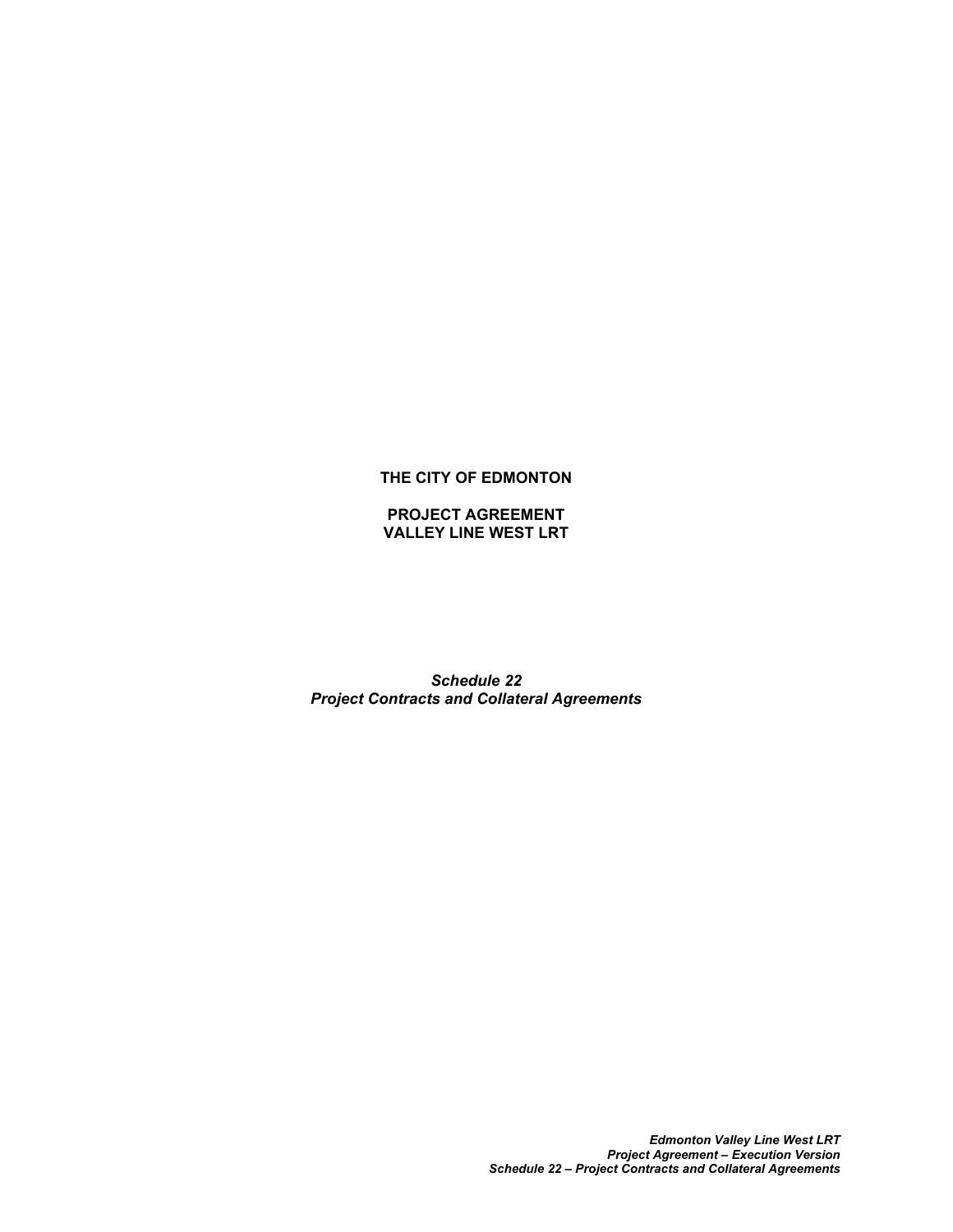# **SCHEDULE 22**

## **PROJECT CONTRACTS AND COLLATERAL AGREEMENTS**

## **1. Project Contracts**

1.1 Project Co agreements for the following components of Project Work are considered Project Contracts:

(a) the Construction Contract.

1.2 Project Co shall enter into, and cause each Project Contractor to enter into, a Collateral Agreement in the form attached as Appendix 22A.

1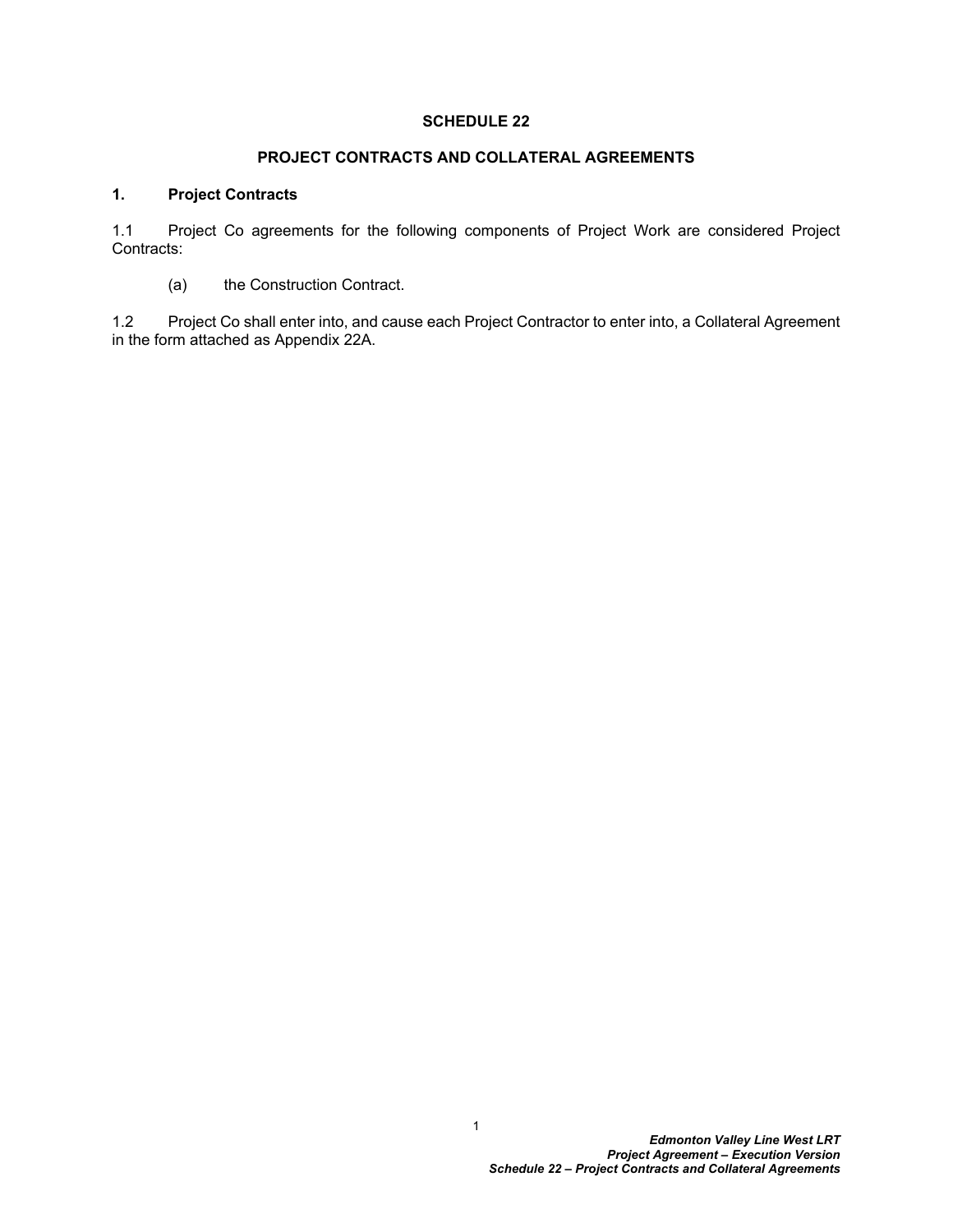## **APPENDIX 22A**

# **CONSTRUCTION CONTRACTOR COLLATERAL AGREEMENT**

#### **TABLE OF CONTENTS**

| $\mathbf{1}$ . |      |  |  |
|----------------|------|--|--|
|                | 1.1  |  |  |
|                | 1.2  |  |  |
|                | 1.3  |  |  |
|                | 1.4  |  |  |
| 2.             |      |  |  |
|                | 2.1  |  |  |
|                | 2.2  |  |  |
|                | 2.3  |  |  |
| 3.             |      |  |  |
|                | 3.1  |  |  |
|                | 3.2  |  |  |
|                | 3.3  |  |  |
|                | 3.4  |  |  |
|                | 3.5  |  |  |
|                | 3.6  |  |  |
|                | 3.7  |  |  |
|                | 3.8  |  |  |
|                | 3.9  |  |  |
|                | 3.10 |  |  |
|                | 3.11 |  |  |
| 4.             |      |  |  |
|                | 4.1  |  |  |
|                | 4.2  |  |  |
|                | 4.3  |  |  |
|                | 4.4  |  |  |
|                | 4.5  |  |  |
|                | 4.6  |  |  |
|                | 4.7  |  |  |
| 5.             |      |  |  |
|                | 5.1  |  |  |
|                | 5.2  |  |  |
| 6.             |      |  |  |

 $\overline{2}$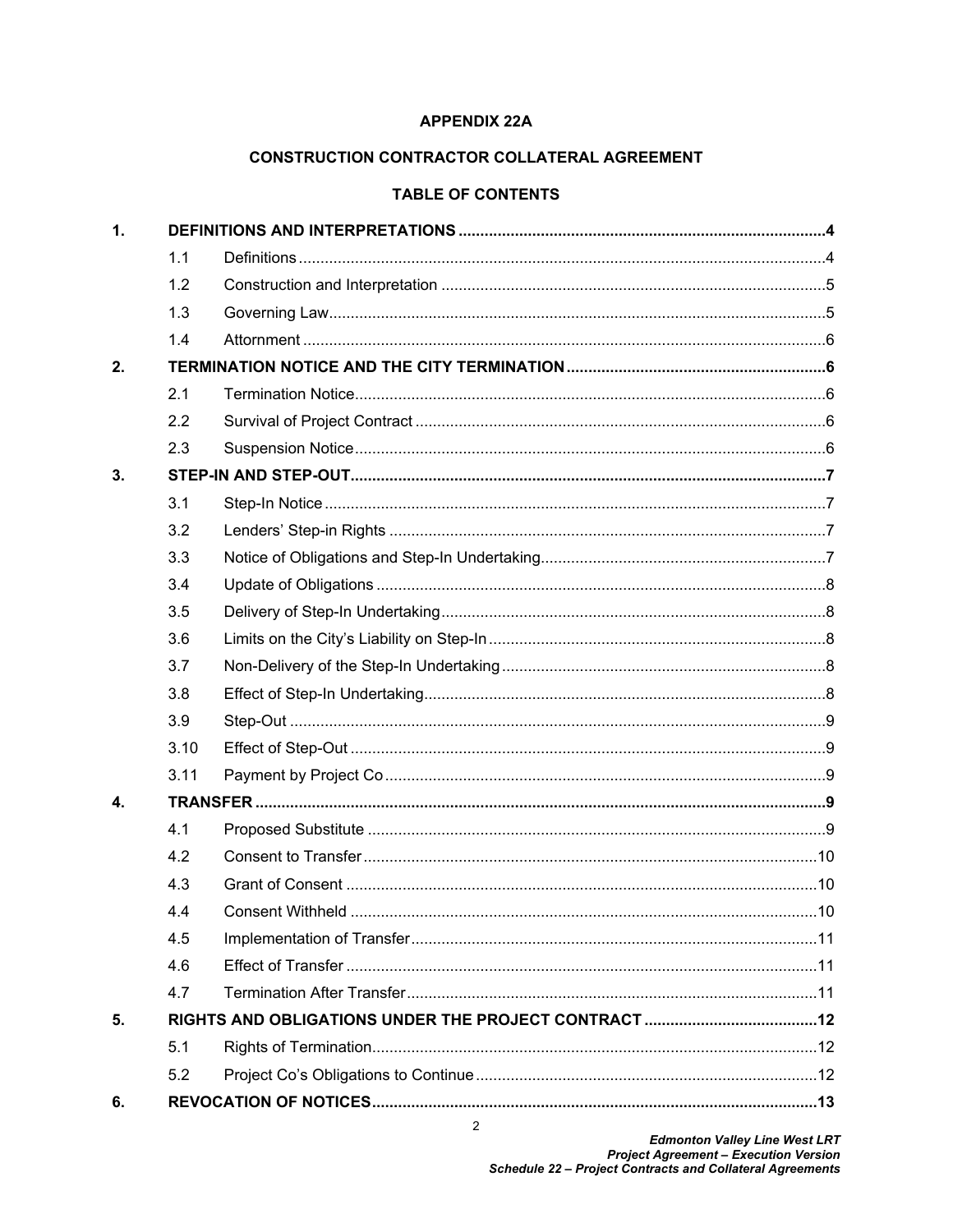| 7. |      |  |  |
|----|------|--|--|
|    | 7.1  |  |  |
|    | 7.2  |  |  |
| 8. |      |  |  |
|    | 8.1  |  |  |
|    | 8.2  |  |  |
|    | 8.3  |  |  |
|    | 8.4  |  |  |
|    | 8.5  |  |  |
|    | 8.6  |  |  |
|    | 8.7  |  |  |
|    | 8.8  |  |  |
|    | 8.9  |  |  |
|    | 8.10 |  |  |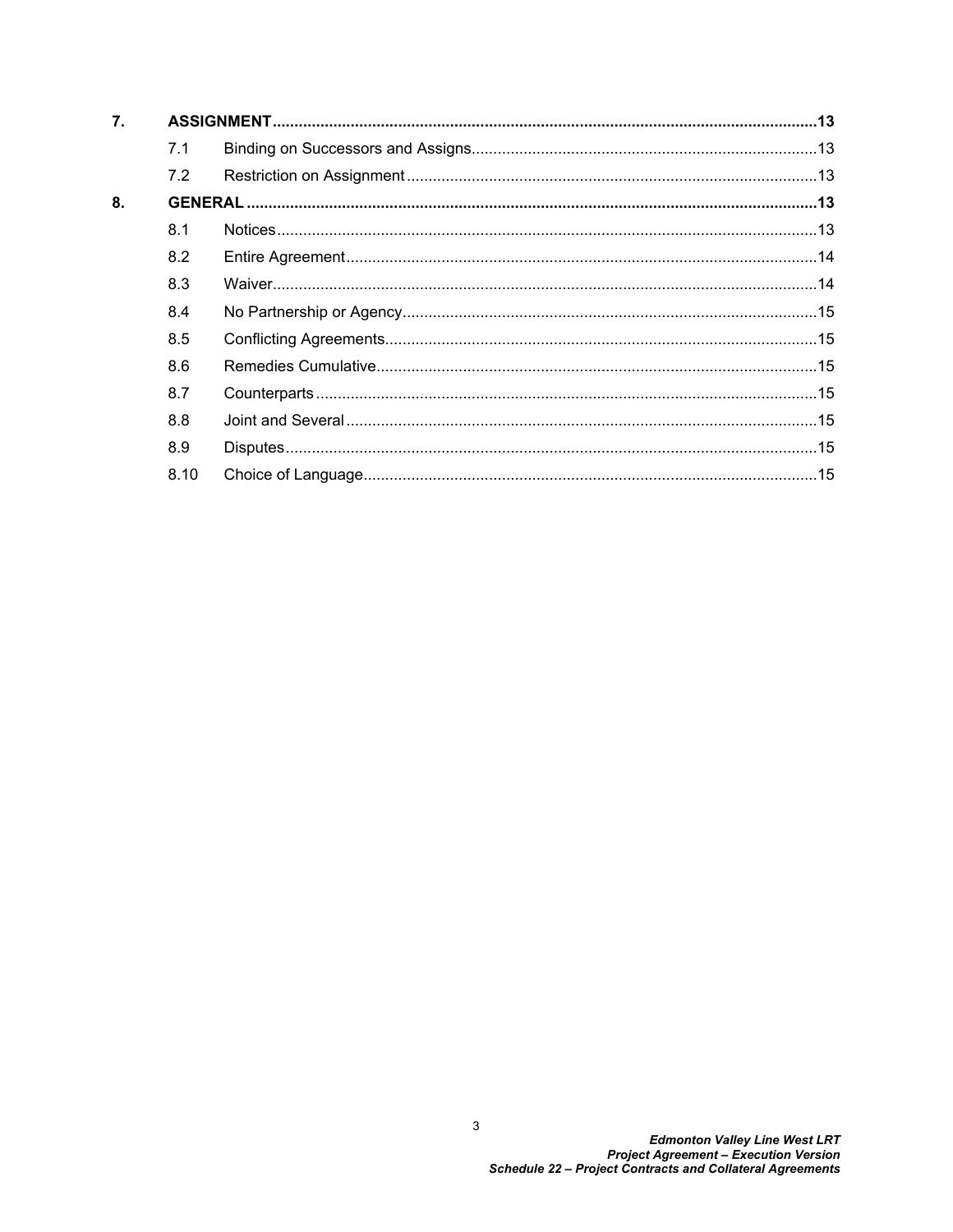## **APPENDIX 22A**

# **CONSTRUCTION CONTRACTOR COLLATERAL AGREEMENT**

THIS AGREEMENT is dated as of the 22<sup>nd</sup> day of December, 2020.

AMONG:

AND:

AND:

| formed by<br>and           |  |
|----------------------------|--|
| (the "Project Contractor") |  |
| THE CITY OF EDMONTON       |  |
| ("City")                   |  |

("**Project Co**")

## **WHEREAS:**

A. The City and Project Co have entered into an agreement dated as of the  $22<sup>nd</sup>$  day of December, 2020 (the "**Project Agreement**") whereby Project Co has agreed to design, build, and finance the Infrastructure (the "**Project**"), all as more particularly described in the Project Agreement;

B. Project Co and the Project Contractor have entered into a construction contract dated as of the 22nd day of December, 2020 (the "**Project Contract**") whereby the Project Contractor has agreed to design, build, test and commission the Infrastructure and perform the other obligations set out therein; and

C. It is a condition of the Project Contract that the Project Contractor enter into this Agreement with the City and Project Co.

**NOW THEREFORE** in consideration of the mutual promises and agreements of the Parties herein expressed and for other good and valuable consideration, the receipt and sufficiency of which are hereby acknowledged, the Parties covenant and agree as follows:

# <span id="page-4-0"></span>**1. DEFINITIONS AND INTERPRETATIONS**

#### <span id="page-4-1"></span>**1.1 Definitions**

Unless otherwise specified or the context otherwise requires, capitalized but otherwise undefined terms in this Agreement will have the respective meanings given to such terms in the Project Agreement, and:

"**No Suspension Period**" has the meaning set out in Section [2.3\(b\)\(ii\);](#page-6-4)

"**Parties**" means the City, Project Co and the Project Contractor and "**Party**" means any of them;

"**Project**" has the meaning set out in Recital A;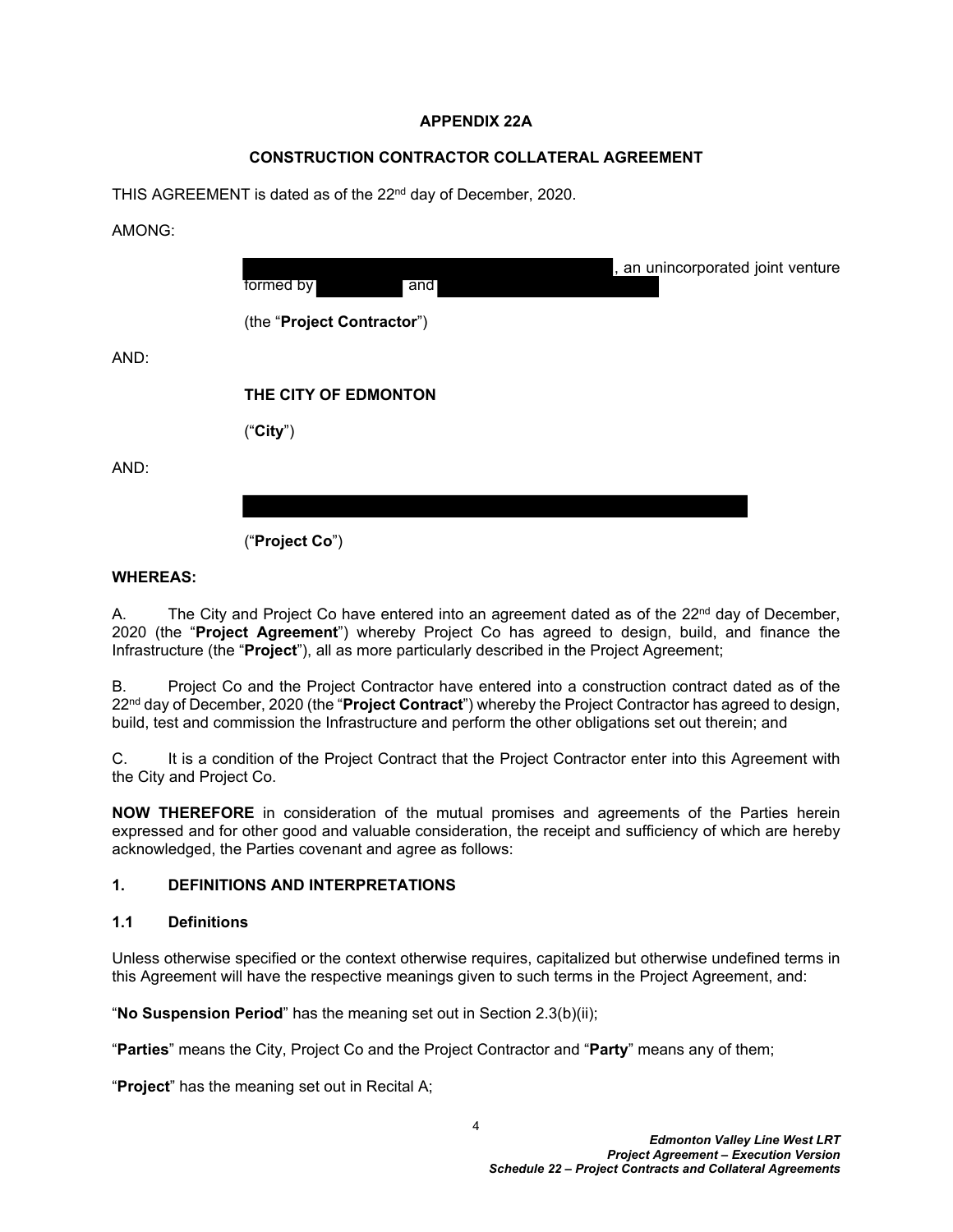"**Project Agreement**" has the meaning set out in Recital A;

"**Project Contract**" has the meaning set out in Recital B;

**"Project Contractor Suspension Notice"** has the meaning set out in Section [2.3\(b\)\(ii\);](#page-6-4)

"**Proposed Step-in Date**" has the meaning set out in Section [3.1](#page-7-1) *[Step-In and Step Out]*;

"**Proposed Substitute**" has the meaning set out in Section [4.1](#page-9-4) *[Proposed Substitute]*;

"**Proposed Transfer Date**" has the meaning set out in Section [4.1](#page-9-4) *[Proposed Substitute]*;

"**Proposed Transfer Notice**" has the meaning set out in Section [4.1](#page-9-4) *[Proposed Substitute]*;

"**Step-in Date**" means the date the City delivers the Step-in Undertaking;

"**Step-in Notice**" has the meaning set out in Section [3.1](#page-7-1) *[Step-In and Step Out]*;

"**Step-in Period**" means the period commencing on the Step-in Date and ending on the earliest of:

- (a) the Step-out Date;
- (b) the Transfer Effective Date; and
- (c) the termination date of the Project Contract as permitted under Section [3.8](#page-8-3) *[Effect of Step-In Undertaking];*

"**Step-in Undertaking**" has the meaning set out in Section [3.5](#page-8-0) *[Delivery of Step-In Undertaking]*;

"**Step-out Date**" has the meaning set out in Section [3.9](#page-9-0) *[Step-Out]*;

"**Suspension Notice**" has the meaning set out in Section [2.3\(a\);](#page-6-5)

"**Termination Notice**" has the meaning set out in Section [2.1](#page-6-1) *[Termination Notice]*;

"**Transfer Agreement**" has the meaning set out in Section [4.5\(b\);](#page-11-3) and

"**Transfer Effective Date**" means the effective date of the Transfer Agreement.

#### <span id="page-5-0"></span>**1.2 Construction and Interpretation**

Unless otherwise defined in this Agreement or to the extent the context requires, this Agreement will be interpreted according to the provisions set out in Schedule 1 [*Definitions and Interpretation*] to the Project Agreement, except that references in such schedule to Project Co will also be deemed to be references to the Project Contractor.

#### <span id="page-5-1"></span>**1.3 Governing Law**

This Agreement will be deemed to be made pursuant to the laws of the Province of Alberta and the laws of Canada applicable therein and will be governed by and construed in accordance with such laws.

#### <span id="page-5-2"></span>**1.4 Attornment**

5 For the purposes of any legal actions or proceedings brought by any Party hereto against the other Party, the Parties hereby irrevocably submit to the exclusive jurisdiction of the courts of the Province of Alberta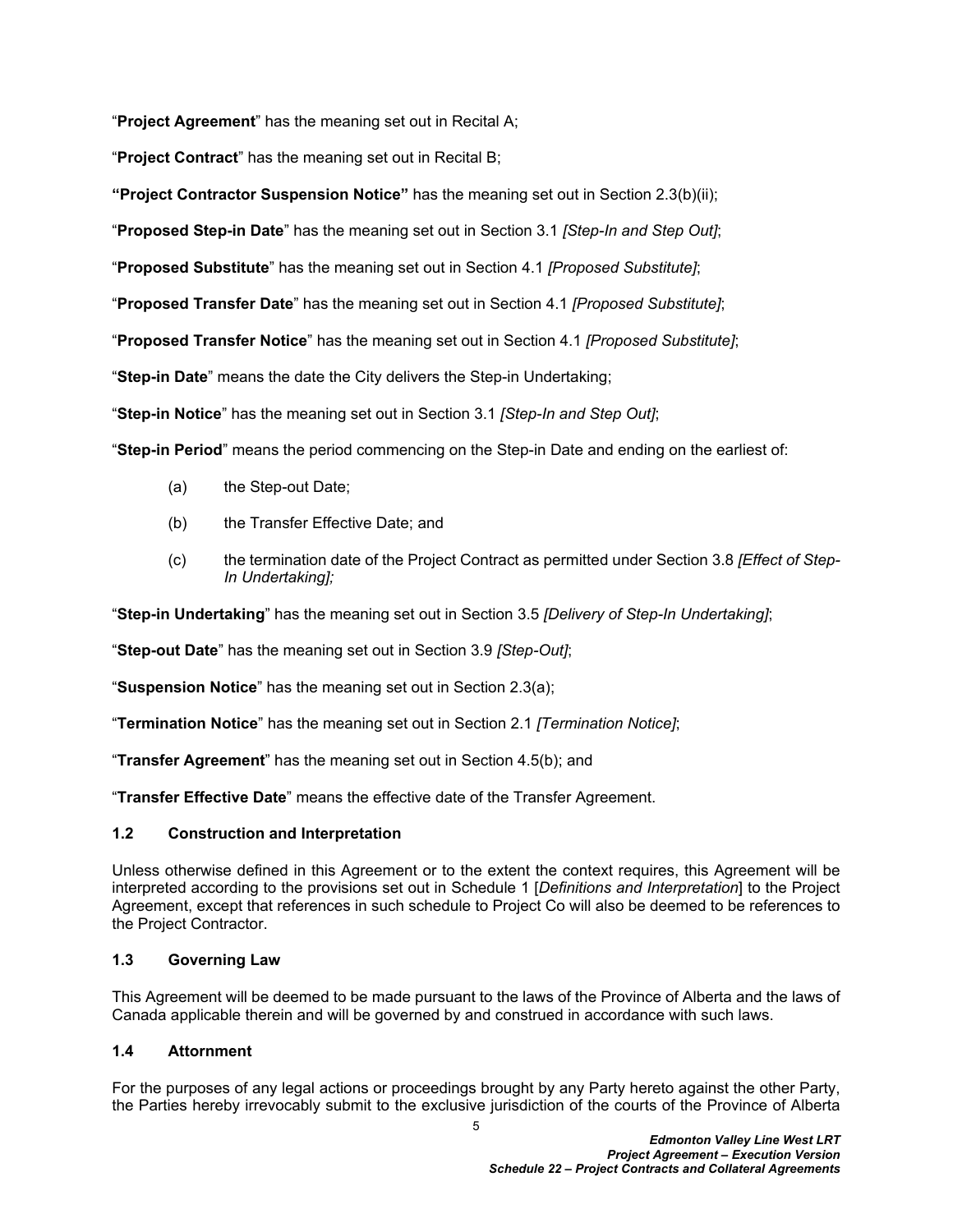and acknowledge their competence and the convenience and propriety of the venue and agree to be bound by any judgment thereof and not to seek, and hereby waive, review of its merits by the courts of any other jurisdiction.

# <span id="page-6-0"></span>**2. TERMINATION NOTICE AND THE CITY TERMINATION**

## <span id="page-6-1"></span>**2.1 Termination Notice**

The Project Contractor will not terminate the Project Contract without first giving the City at least 30 days' notice specifying the grounds for such termination (the "**Termination Notice**").

# <span id="page-6-2"></span>**2.2 Survival of Project Contract**

Notwithstanding any provision of the Project Contract to the contrary, on termination of the Project Agreement by the City, the Parties agree that the Project Contract will not terminate or expire except in accordance with the terms of this Agreement.

## <span id="page-6-3"></span>**2.3 Suspension Notice**

The Project Contractor will not exercise any right it may have under the Project Contract to temporarily suspend its performance thereunder, unless:

- <span id="page-6-5"></span>(a) the Project Contractor first delivers a notice (a "**Suspension Notice**") to the City detailing the event that has occurred that entitles it to exercise such right and stating that it intends to exercise such right, together with details of any sums which are due and payable but unpaid by Project Co and of any other material obligations or liabilities which should have been performed or discharged by Project Co under the Project Contract, in each case as at the date of such Suspension Notice; and
- (b)
- <span id="page-6-6"></span>(i) the Project Contractor has confirmed in writing to the City that the Lenders' Agent or a Senior Lender, as applicable, have not agreed to pay the Project Contractor in accordance with the Project Contract for work performed by it during the period commencing on the date (the "**Suspension Date**") when it, but for the provisions of this Section [2.3](#page-6-3) *[Suspension Notice]*, would have been entitled to suspend its performance under the Project Contract; and
- <span id="page-6-4"></span>(ii) within 5 Business Days of receipt of confirmation from the Project Contractor pursuant to Section [2.3\(b\)\(i\),](#page-6-6) the City has not agreed, by written notice to the Project Contractor (a "**Project Contractor Suspension Notice**"), to pay the Project Contractor in accordance with the Project Contract for work performed by it during the period (the "**No Suspension Period**") commencing on the Suspension Date and ending on the earliest to occur of:
	- (A) the date on which the Lenders' Agent exercises any of its step-in or transfer rights pursuant to and in accordance with, respectively, Section 4 *[Step-In]* or Section 6 *[Senior Lender Replacement of Project Co]* of the Direct Lender Agreement;
	- (B) the date from which the Lenders' Agent or a Senior Lender, as applicable, agree to pay the Project Contractor as contemplated under Section [2.3\(b\)\(i\)](#page-6-6); and
	- $(C)$  the Step $\mathbb{Z}$ in Date,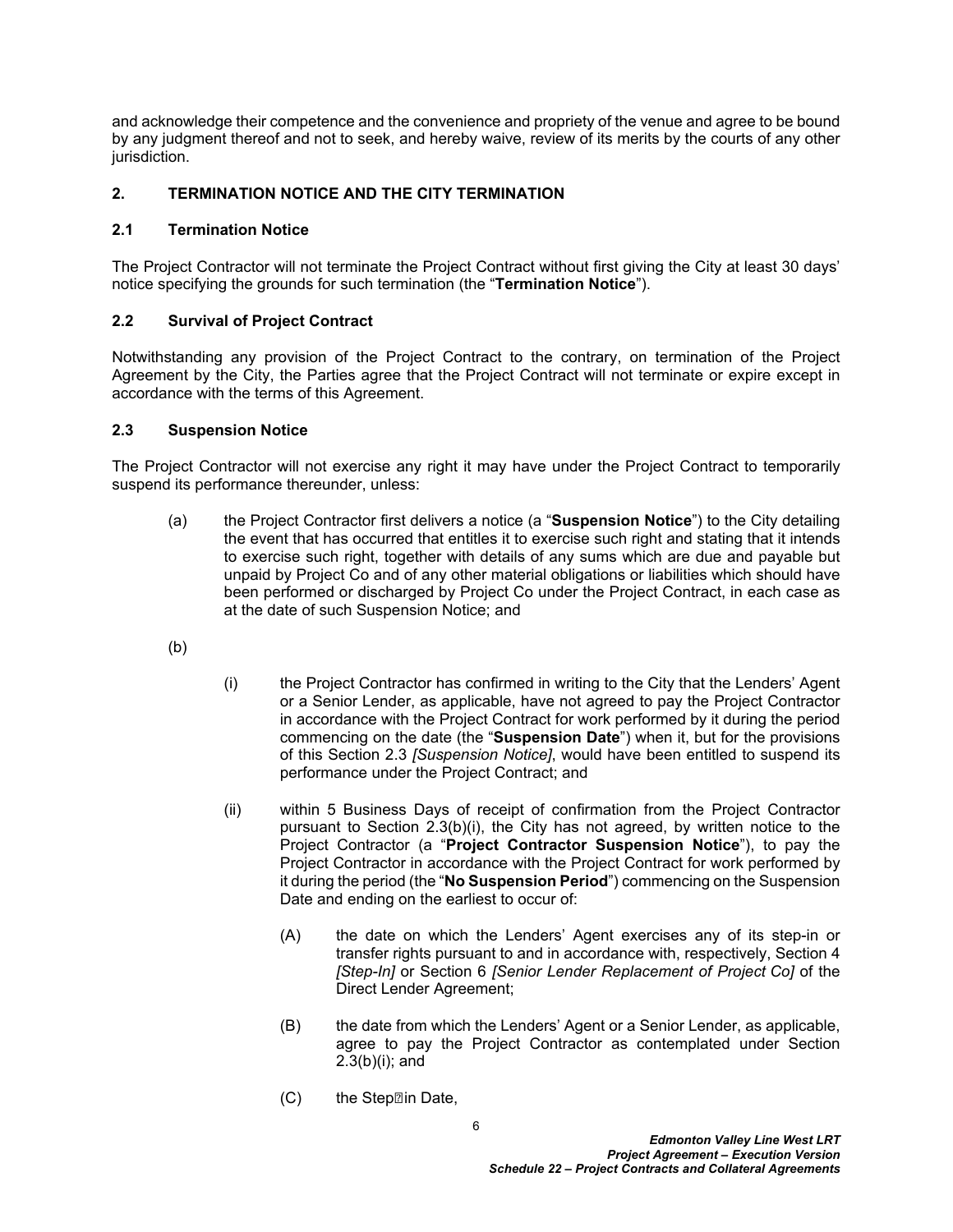except that, if the City provides a Project Contractor Suspension Notice to the Project Contractor and thereafter fails to make payment to the Project Contractor of any undisputed amount payable pursuant to and in accordance with the Project Contract for work performed by the Project Contractor during the No Suspension Period, the No Suspension Period will terminate and the Project Contractor may thereafter exercise any right it may have to temporarily suspend its performance under the Project Contract.

# <span id="page-7-0"></span>**3. STEP-IN AND STEP-OUT**

# <span id="page-7-1"></span>**3.1 Step-In Notice**

Subject to Section [3.2](#page-7-2) *[Lenders' Step-in Rights]*, if the City has terminated the Project Agreement in accordance with its terms or if the City has received a Termination Notice, the City may give notice to the Project Contractor (a "**Step-in Notice**") of the intention of the City to issue a Step-in Undertaking on a specified date (the "**Proposed Step-in Date**") provided that such Proposed Step-in Date is:

- (a) no earlier than 5 Business Days and no later than 10 Business Days after termination of the Project Agreement if the Project Agreement was terminated by the City; and
- (b) no earlier than 5 Business Days and no later than 10 Business Days after delivery of the Termination Notice to the City.

# <span id="page-7-2"></span>**3.2 Lenders' Step-in Rights**

The City will not issue a Step-In Notice at any time that the Lenders' Agent or a Senior Lender, as applicable, are validly exercising any step-in rights with respect to the Project under:

- (a) the Direct Lender Agreement;
- (b) any Senior Financing Agreement; or
- (c) any direct agreement entered into between the Project Contractor and the Lenders' Agent or a Senior Lender, as applicable, with respect to the Project Contract,

and the running of all notice periods and timelines set out in Section [3.1](#page-7-1) *[Step-In Notice]* will be suspended until such time as the Lenders' Agent or a Senior Lender, as applicable, are no longer exercising, or are no longer permitted to exercise, such rights under the Direct Lender Agreement, any Senior Financing Agreement or any such direct agreement. The Project Contractor will provide copies of all relevant notices delivered by it to, or to it by, the Lenders' Agent or a Senior Lender, as applicable, in respect of the exercise of such rights so as to enable the City and the Project Contractor to determine, in accordance with this Section [3.2](#page-7-2) *[Lenders' Step-in Rights]* the notice periods and timelines set out in Section [3.1](#page-7-1) *[Step-In Notice]*.

#### <span id="page-7-3"></span>**3.3 Notice of Obligations and Step-In Undertaking**

Not less than five Business Days prior to the Proposed Step-in Date, the Project Contractor will give notice to the City of any sums which are due and payable but unpaid by Project Co and of any other material obligations or liabilities, which should have been performed or discharged by Project Co under the Project Contract, in each case, as at the date of the Step-in Notice.

# <span id="page-7-4"></span>**3.4 Update of Obligations**

Not less than two Business Days prior to the Proposed Step-in Date, the Project Contractor will give notice to the City of any change in such sums, obligations or liabilities referred to in Section [3.3](#page-7-3) *[Notice of Obligations and Step-In Undertaking]*.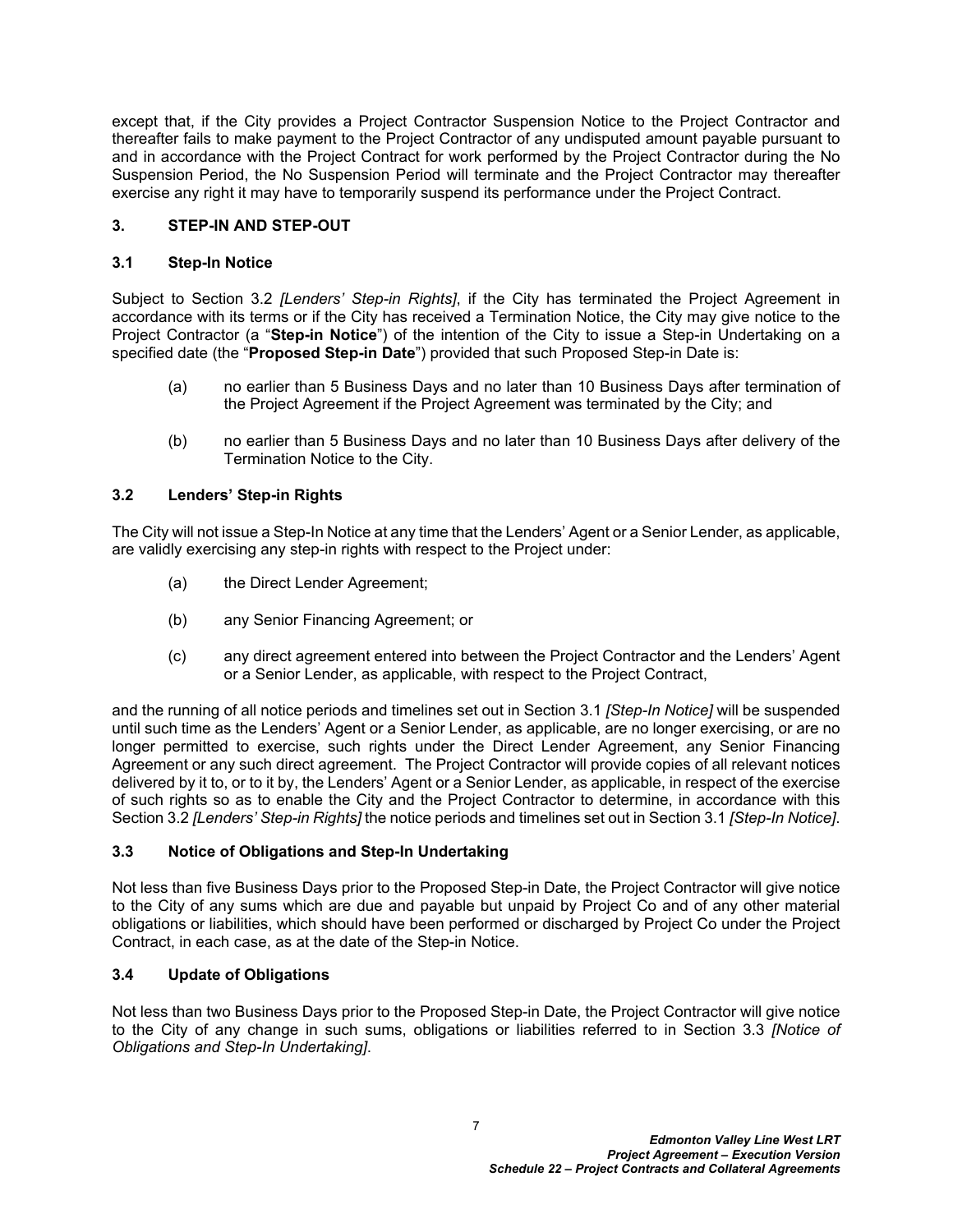# <span id="page-8-0"></span>**3.5 Delivery of Step-In Undertaking**

On or before the Proposed Step-in Date, the City may deliver to the Project Contractor a written undertaking to the Project Contractor (the "**Step‑in Undertaking**") undertaking to the Project Contractor to:

- (a) pay or procure the payment to the Project Contractor, within 15 Business Days of demand by the Project Contractor, of any sum due and payable or accruing due and payable but unpaid by Project Co to the Project Contractor under the Project Contract before the Stepin Date provided such sums have been notified by the Project Contractor to the City in accordance with Sections [3.3](#page-7-3) *[Notice of Obligations and Step-In Undertaking]* and [3.4](#page-7-4)  *[Update of Obligations]*;
- (b) perform or discharge or procure the performance or discharge of any unperformed or undischarged obligations of Project Co under the Project Contract which will have fallen due for performance or discharge before the Step-in Date and which have been notified by the Project Contractor to the City in accordance with Sections [3.3](#page-7-3) *[Notice of Obligations and Step-In Undertaking]* and [3.4](#page-7-4) *[Update of Obligations]*;
- (c) pay or procure the payment of any sum due and payable by Project Co under the Project Contract as a result of either any work or services performed during the Step-in Period or any act or omission occurring during the Step-in Period which arises from any act or omission occurring after the Step-in Date; and
- (d) perform or discharge or procure the performance or discharge of any obligations of Project Co under the Project Contract as a result of any act or omission occurring during the Step-in Period which arises from any act or omission occurring after the Step-in Date.

## <span id="page-8-1"></span>**3.6 Limits on the City's Liability on Step-In**

The City will not be required to assume any liability under a Step-in Undertaking for any outstanding obligations or liabilities of Project Co to the Project Contractor which:

- (a) existed as at the Step-In Date; and
- (b) are not notified to the City pursuant to Sections [3.3](#page-7-3) *[Notice of Obligations and Step-In Undertaking]* and [3.4](#page-7-4) *[Update of Obligations]*.

# <span id="page-8-2"></span>**3.7 Non-Delivery of the Step-In Undertaking**

If the City does not deliver the Step-in Undertaking on or before the Proposed Step-in Date, the Step-in Notice will be deemed to have been withdrawn and the rights and obligations of the Parties will be construed as if the Step-in Notice had not been given.

#### <span id="page-8-3"></span>**3.8 Effect of Step-In Undertaking**

During any Step-in Period, the Project Contractor will continue to observe and perform its duties and obligations under the Project Contract (subject to the terms thereof, including any maximum liability provisions contained therein) and will only be entitled to exercise its rights of termination under the Project Contract:

(a) by reference to a default under the Project Contract arising during the Step-in Period (other than to the extent that an event described in Section 15.3(a), (b), (c) or (d) of the Project Agreement constitutes such a default) provided that no event of default by Project Co under the Project Agreement will entitle the Project Contractor to exercise such rights of termination during the Step-in Period;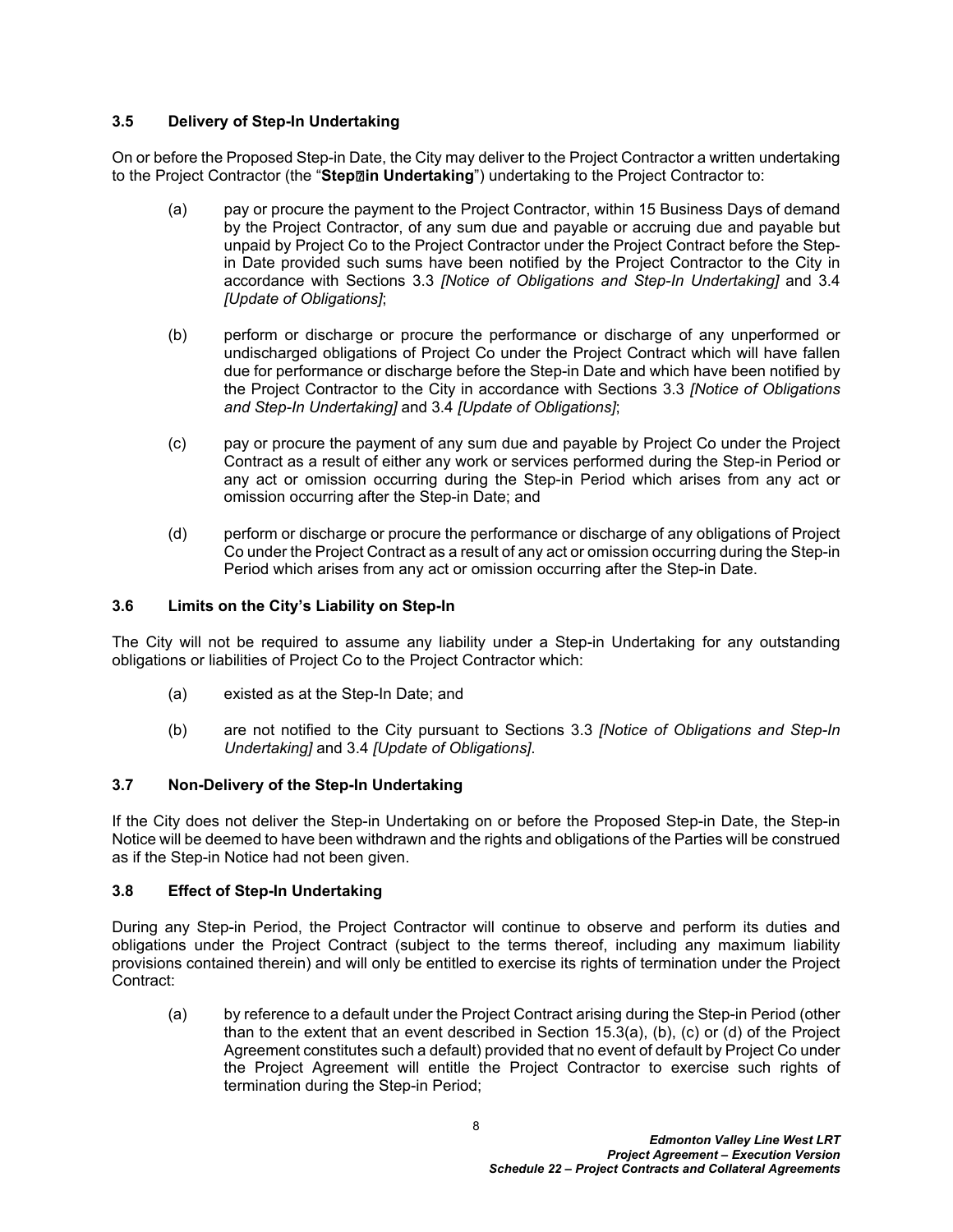- (b) if the City fails to pay when due any amount owed to the Project Contractor or fails to perform or discharge when falling due for performance or discharge any obligation under the Step-in Undertaking; or
- (c) if such rights of termination arise in circumstances where there is no default under the Project Contract by the Project Contractor.

## <span id="page-9-0"></span>**3.9 Step-Out**

The City may, at any time, terminate the Step-in Period by giving the Project Contractor at least 30 days' notice specifying the date on which the Step-in Period will terminate (the "**Step-out Date**").

## <span id="page-9-1"></span>**3.10 Effect of Step-Out**

The City will be released from the Step-in Undertaking on the expiry or termination of the Step-in Period, provided that the City has performed and discharged in full or procured the performance and discharge in full of any of the City's obligations under the Step-in Undertaking arising on or before the expiry or termination of the Step-in Period.

## <span id="page-9-2"></span>**3.11 Payment by Project Co**

Project Co will pay to the City on demand any due and payable amounts that are not being disputed in good faith and as notified by the Project Contractor to the City pursuant to Sections [3.3](#page-7-3) *[Notice of Obligations and Step-In Undertaking]* and 3.4 *[Update of Obligations]* and paid by the City or a Proposed Substitute to the Project Contractor pursuant to this Agreement, and any such amounts will constitute amounts due and payable by Project Co to the City under the Project Agreement, and the City will have all the same rights and remedies under the Project Agreement (including any rights of set<sup>®</sup>off) in respect of payment or non**<b>payment of any such amounts as the City** would have for any payment or non-payment by Project Co of any other amounts that are due and payable by it to the City under the Project Agreement.

# <span id="page-9-3"></span>**4. TRANSFER**

#### <span id="page-9-4"></span>**4.1 Proposed Substitute**

At any time that the City is entitled to give a Step-in Notice pursuant to Section [3.1](#page-7-1) *[Step-In Notice]* or at any time during the Step-in Period, the City may give notice (a "**Proposed Transfer Notice**") to the Project Contractor that it wishes itself or another person (a "**Proposed Substitute**") to assume, by way of sale, assignment, transfer or other disposal, the rights and obligations of Project Co under the Project Contract and specifying a date (the "**Proposed Transfer Date**"):

- <span id="page-9-6"></span>(a) if the City has terminated the Project Agreement but has not given a Step-in Notice, no later than 15 Business Days after termination of the Project Agreement;
- <span id="page-9-7"></span>(b) if the Project Contractor has given a Termination Notice but the City has not given a Step-in Notice, no later than expiry of the Termination Notice; and
- <span id="page-9-8"></span>(c) if the City has given a Step-in Notice (whether or not the Step-in Period has commenced), no later than 30 days after the date of the Proposed Transfer Notice.

Subject to Section [3](#page-7-0) *[Step-In and Step-Out]*, the Project Contractor will not be entitled to terminate the Project Contract during the notice period specified in a Proposed Transfer Notice.

#### <span id="page-9-5"></span>**4.2 Consent to Transfer**

If the Proposed Transfer Notice specifies the City as the Proposed Substitute, the Project Contractor's consent to the transfer will be deemed to have been given. If the Proposed Substitute is not the City, a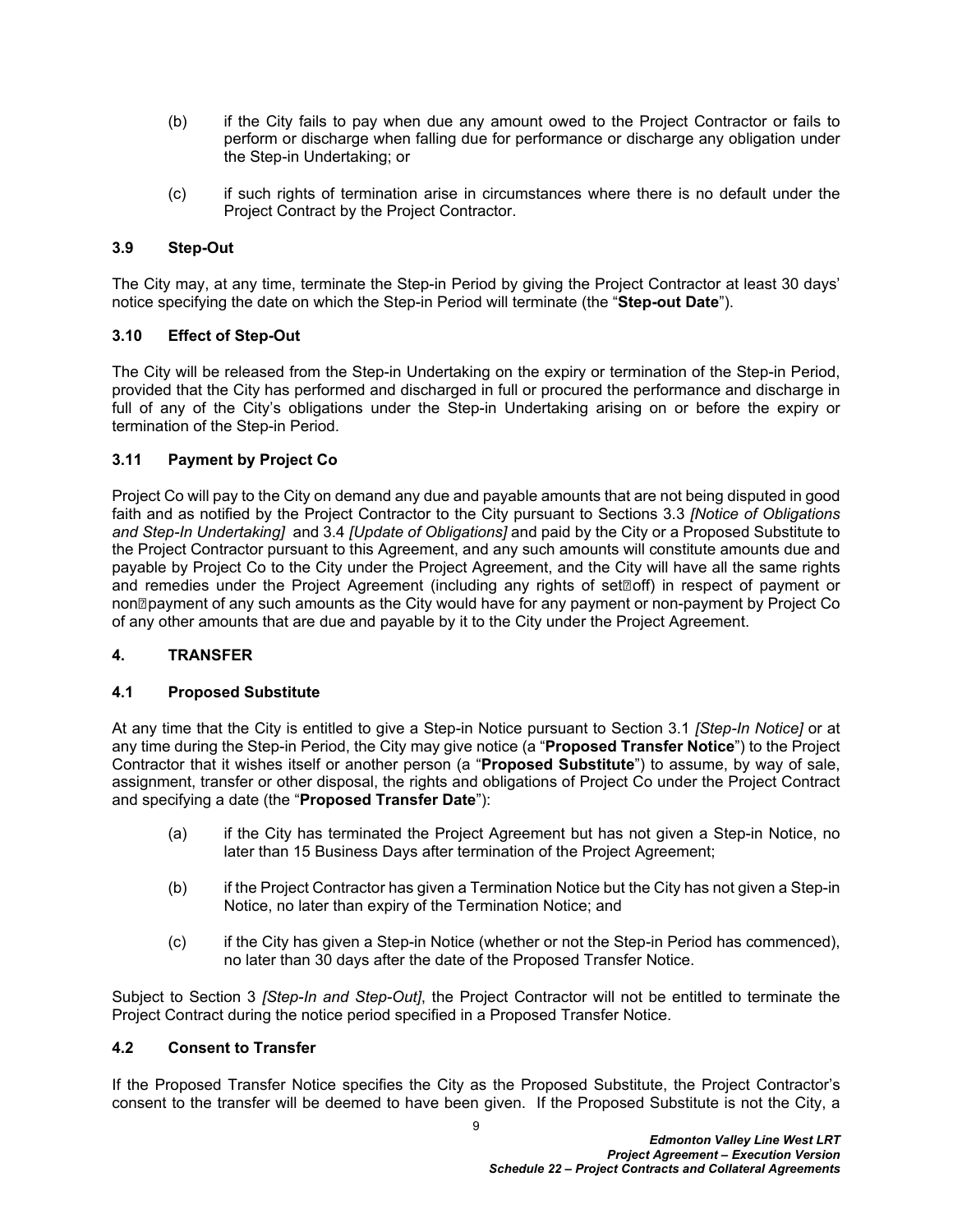transfer in accordance with a Proposed Transfer Notice will only be effective if the Project Contractor consents to that transfer in writing in accordance with Section [4.3](#page-10-0) *[Grant of Consent]* and the City will (as soon as practicable) supply the Project Contractor with the following information:

- (a) the name and registered address of the Proposed Substitute;
- (b) the names of the shareholders in the Proposed Substitute and the share capital owned by each of them;
- (c) the names of the directors of the Proposed Substitute;
- (d) details of the means by which it is proposed to finance the Proposed Substitute (including the extent to which such finance is committed and any conditions precedent as to its availability for drawing); and
- (e) details of the technical competence of the Proposed Substitute and the resources (including contractual arrangements) which are to be available to the Proposed Substitute to enable it to perform its obligations under the Project Contract.

## <span id="page-10-0"></span>**4.3 Grant of Consent**

The Project Contractor may withhold or delay consent to a transfer only if the Proposed Substitute is not the City and the City has failed to show to the Project Contractor's satisfaction (acting reasonably) that the Proposed Substitute has:

- (a) the legal capacity, power and authority to become a Party to and perform the obligations of Project Co under the Project Contract; and
- (b) the technical competence and the technical and financial resources to perform the obligations of Project Co under the Project Contract.

Within five Business Days of the receipt of a Proposed Transfer Notice and all information required under Section [4.2](#page-9-5) *[Consent to Transfer]*, the Project Contractor will notify the City in writing that it has consented to the transfer and if the Project Contractor has not consented, an explanation of its reasons for withholding its consent.

#### <span id="page-10-1"></span>**4.4 Consent Withheld**

If the Project Contractor withholds its consent to a Proposed Transfer Notice, the City may give one or more subsequent Proposed Transfer Notices, pursuant to the provisions of Section [4.1](#page-9-4) *[Proposed Substitute]*, containing changed particulars relating to the same Proposed Substitute or particulars relating to another Proposed Substitute which the City reasonably believes would fulfil the requirements of Section [4.3](#page-10-0) *[Grant of Consent]*, provided that only one Proposed Transfer Notice may be outstanding at any one time, and provided further that:

- (a) if a Step-in-Notice has not been issued, any revised Proposed Transfer Date will be a date falling no later than the date specified in Section [4.1\(a\)](#page-9-6) or [4.1\(b\),](#page-9-7) as the case may be; and
- (b) if a Step-in Notice has been issued, any revised Proposed Transfer Date will be a date falling no later than the date specified in Section [4.1\(c\).](#page-9-8)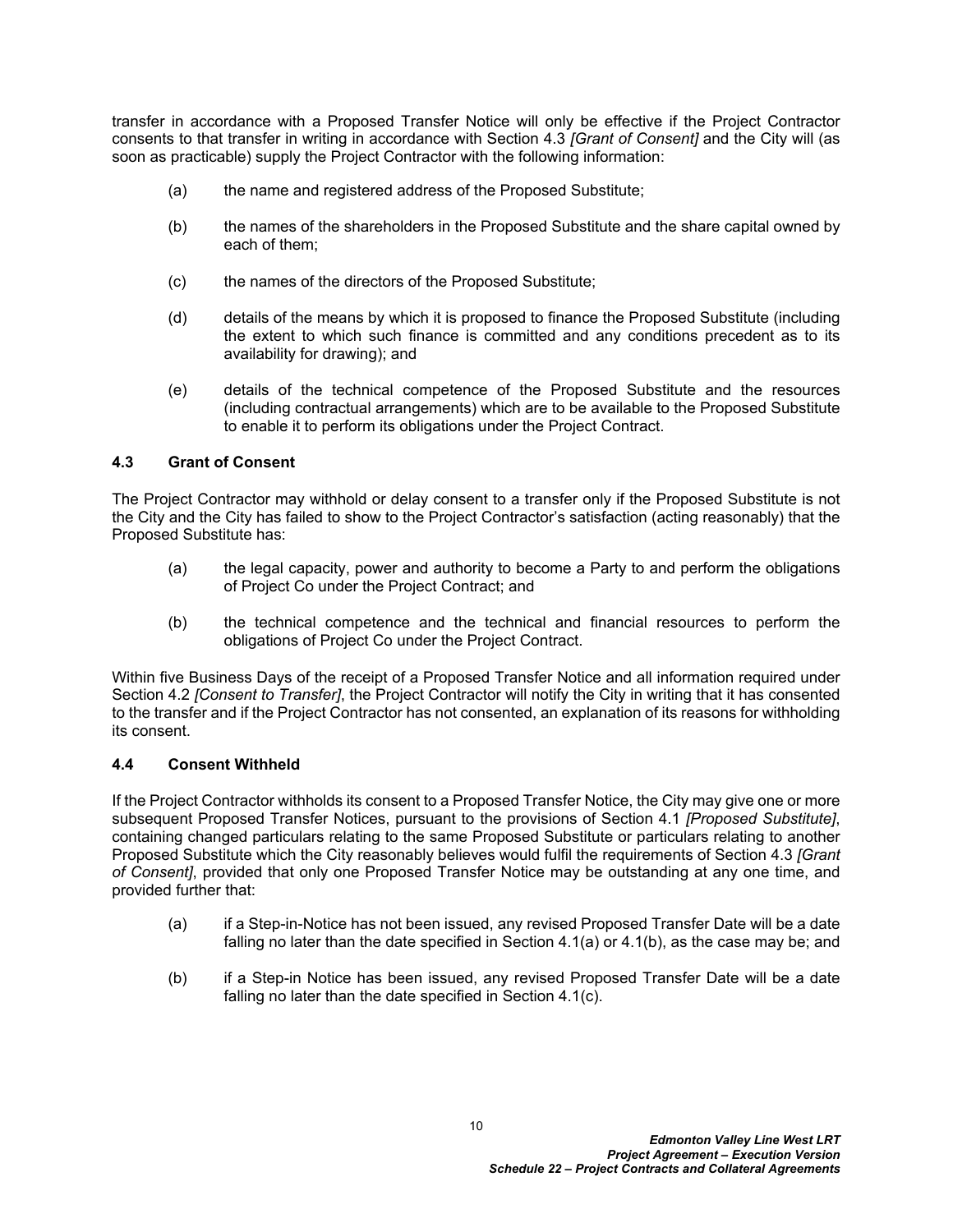## <span id="page-11-0"></span>**4.5 Implementation of Transfer**

If the Project Contractor consents or is deemed to have consented to a transfer pursuant to a Proposed Transfer Notice, then on the Proposed Transfer Date:

- (a) the Proposed Substitute will become a Party to the Project Contract in place of Project Co and, thereafter, will be treated as if it was and had always been named as a Party to the Project Contract in place of Project Co; and
- <span id="page-11-3"></span>(b) the Project Contractor, Project Co and the Proposed Substitute will enter into a transfer agreement (the "**Transfer Agreement**") and any other requisite agreements, in form and substance satisfactory to the Project Contractor, acting reasonably, pursuant to which:
	- (i) the Proposed Substitute will be granted all of the rights of Project Co under the Project Contract; and
	- (ii) the Proposed Substitute will assume all of the obligations and liabilities of Project Co under the Project Contract.

<span id="page-11-4"></span>The City and the Project Contractor will use reasonable efforts to agree to any amendments to the Project Contract reasonably necessary to reflect the fact that the Project Agreement may have terminated at the time of the Transfer Effective Date.

## <span id="page-11-1"></span>**4.6 Effect of Transfer**

On and after the Transfer Effective Date:

- (a) the Project Contractor will owe its obligations under the Project Contract whether arising before, on or after such date, to the Proposed Substitute;
- (b) if the City has entered into a Step-in Undertaking, the City will be released from the Stepin Undertaking, provided that all obligations of the City under the Step-in Undertaking which have accrued up to the Transfer Effective Date have been fully and unconditionally discharged; and
- (c) notwithstanding the terms of the transfer or assignment agreement or the other terms of this Collateral Agreement the Project Contractor (as transferor or assignor) shall not be released from and shall remain responsible and liable to Project Co and the City in respect of all Direct Losses that may be attributable to the Project Contractor under or in relation to the Project Contract or this Collateral Agreement in respect of the period prior to the Transfer Effective Date, subject to the terms of the Project Contract including any maximum liability provisions contained therein.

# <span id="page-11-2"></span>**4.7 Termination After Transfer**

After the Transfer Effective Date, the Project Contractor will only be entitled to exercise its rights of termination under the Project Contract:

- (a) in respect of any Termination Event arising after that date in accordance with the Project Contract; or
- (b) if the Proposed Substitute does not discharge the obligations and liabilities referred to in Section [4.5\(b\)\(ii\)](#page-11-4) assumed by it under the Transfer Agreement which relate to matters arising prior to the end of any Step-in Period within 15 Business Days following the Transfer Effective Date.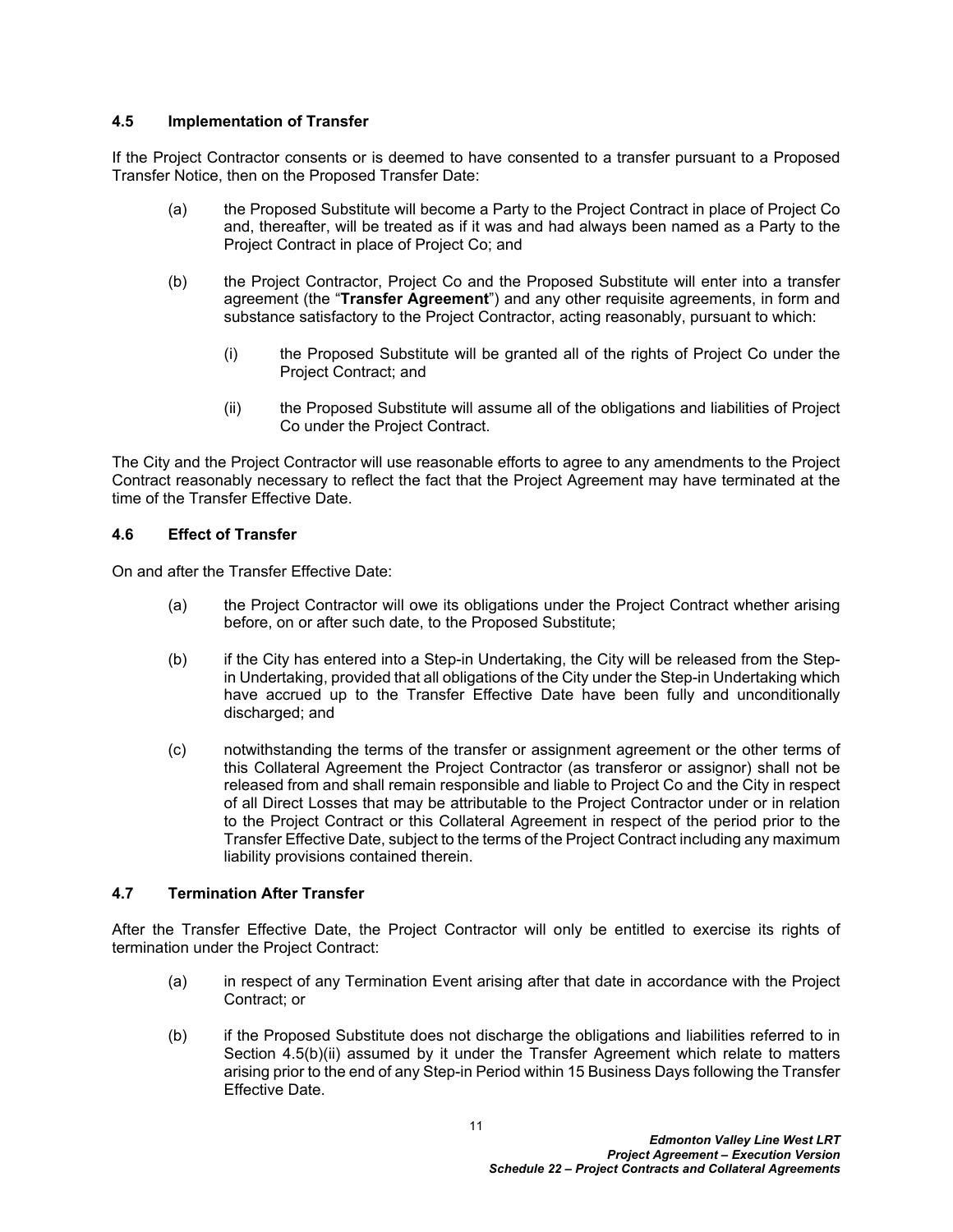# <span id="page-12-0"></span>**5. RIGHTS AND OBLIGATIONS UNDER THE PROJECT CONTRACT**

# <span id="page-12-1"></span>**5.1 Rights of Termination**

If:

- (a) no Step-in Notice or Proposed Transfer Notice is given before a Termination Notice expires or within 15 Business Days after termination of the Project Agreement by the City;
- (b) a Step-in Undertaking is not issued on or before the Proposed Step-in Date;
- (c) the Step-in Notice is withdrawn or, pursuant to Section [3.7](#page-8-2) *[Non-Delivery of the Step-In Undertaking]*, is deemed to have been withdrawn;
- (d) the Step-in Period ends before the occurrence of the Transfer Effective Date;
- (e) in the absence of a Step-in Undertaking, the Project Contractor reasonably withholds its consent to a transfer pursuant to a Proposed Transfer Notice, in accordance with Section [4.3](#page-10-0) *[Grant of Consent]*, and does not subsequently grant consent to a transfer in accordance with Section [4.4](#page-10-1) *[Consent Withheld]* on or before the Proposed Transfer Date;
- (f) in the absence of a Step-in Undertaking, a Transfer Agreement is not entered into on the Proposed Transfer Date;
- (g) the Project Contractor is entitled to terminate the Project Contract under Section [3.8](#page-8-3) *[Effect of Step- In Undertaking]* or [4.7](#page-11-2) *[Termination After Transfer]*; or
- (h) the City exercises its right to step-out under Section [3.9](#page-9-0) *[Step-Out]*, then on the Step-out Date,

the Project Contractor may:

- (i) exercise all of its rights under the Project Contract and act upon any and all grounds for termination available to it in relation to the Project Contract whenever occurring; and
- (j) pursue any and all claims and exercise any and all rights and remedies against Project Co.

# <span id="page-12-2"></span>**5.2 Project Co's Obligations to Continue**

Until completion of a transfer pursuant to Section [4.5](#page-11-0) *[Implementation of Transfer]*, Project Co will continue to be liable for all its obligations and liabilities, whenever occurring, under or arising from the Project Contract notwithstanding:

- (a) the service of a Step-in Notice or the issue of a Step-in Undertaking or the expiry of the Step-in Period or the release of a Step-in Undertaking;
- (b) the service of a Proposed Transfer Notice; or
- (c) any other provision of this Agreement.

# <span id="page-12-3"></span>**6. REVOCATION OF NOTICES**

A Termination Notice and a Step-in Notice may each be revoked (in writing to the recipient) by the Party giving them before the expiry of their respective notice periods. Upon any such revocation, the rights and obligations of the Parties will be construed as if the relevant notice had not been given.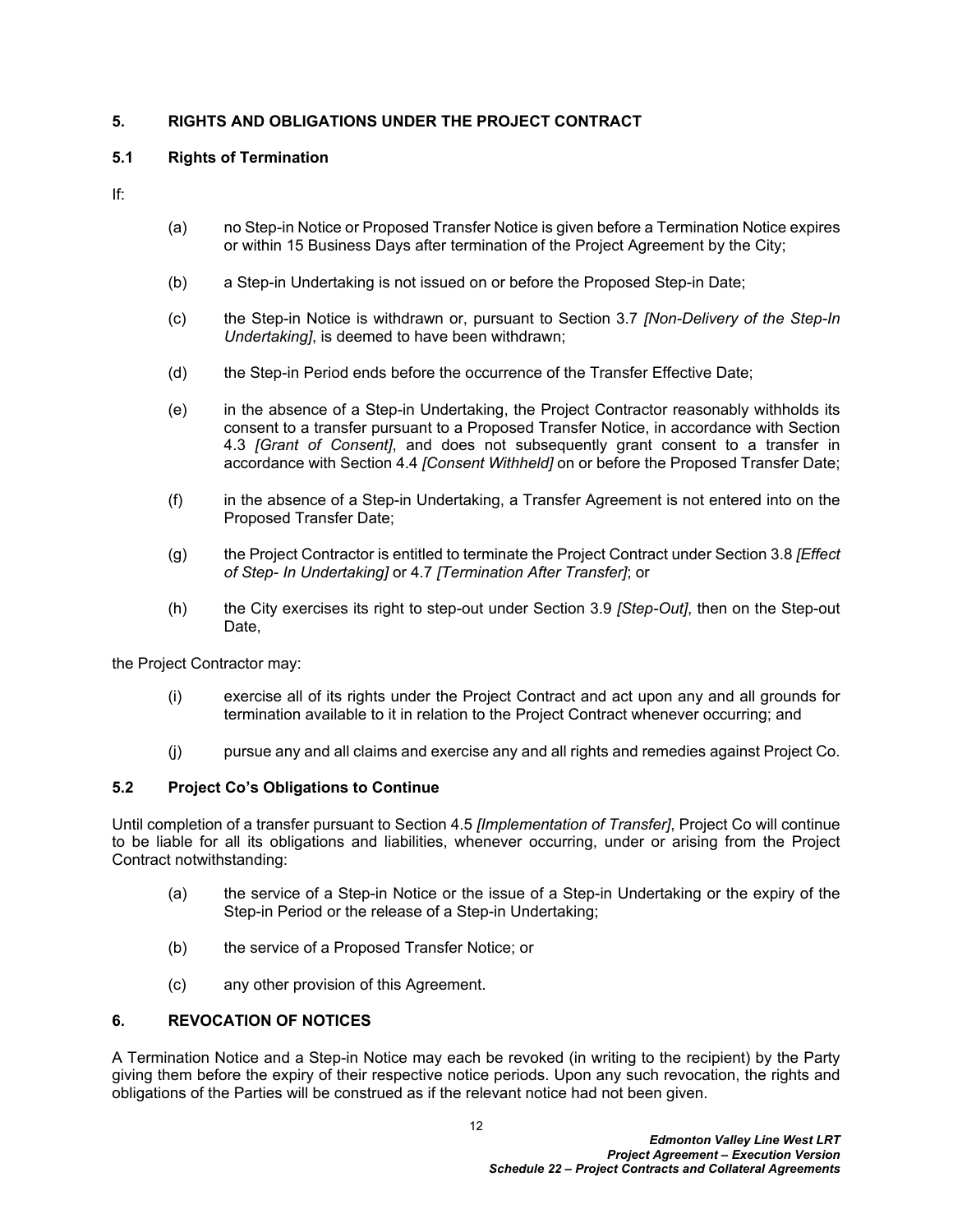## <span id="page-13-0"></span>**7. ASSIGNMENT**

#### <span id="page-13-1"></span>**7.1 Binding on Successors and Assigns**

This Agreement will be binding on and will enure to the benefit of the Parties and their respective successors and permitted assigns.

#### <span id="page-13-2"></span>**7.2 Restriction on Assignment**

No Party will assign or transfer any part of its respective rights or obligations under this Agreement without the prior consent of the others (such consent not to be unreasonably withheld or delayed), provided that:

- (a) the City will be entitled, without the consent of any other Party, to transfer all its rights and obligations hereunder, to any person to whom it assigns or otherwise disposes of the benefit of the Project Agreement in accordance with the Project Agreement; and
- (b) the Project Contractor will assign or transfer all its rights and obligations under, this Agreement to any person to whom it, respectively, assigns, or transfers all its rights and obligations under the Project Contract (in accordance with the terms of the Project Contract and the Project Agreement).

#### <span id="page-13-3"></span>**8. GENERAL**

#### <span id="page-13-4"></span>**8.1 Notices**

Any notice or communication required or permitted to be given under this Agreement will be in writing and will be considered to have been sufficiently given if delivered by hand or transmitted by electronic transmission to the address or electronic mail address or fax number of each Party set out below:

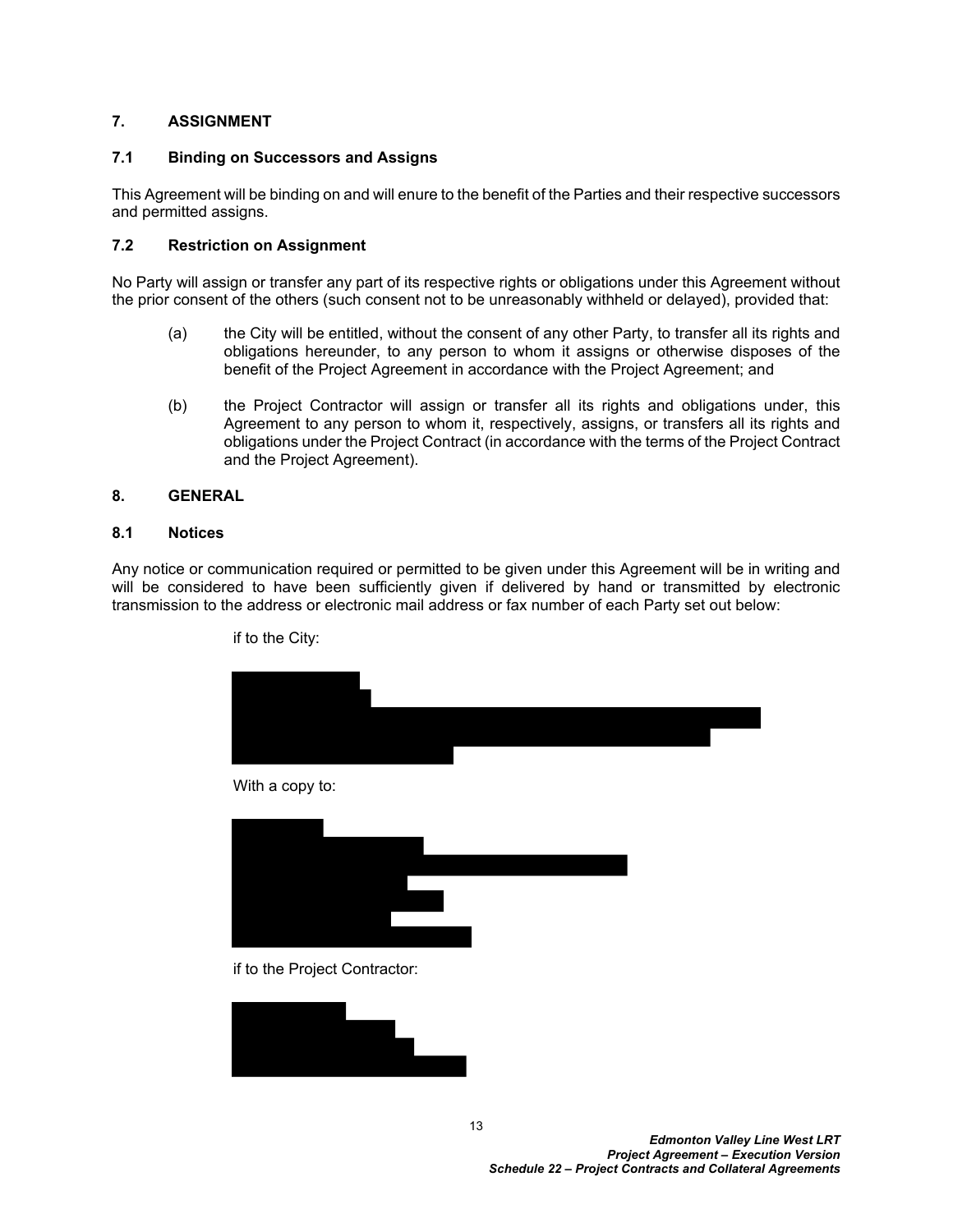With a copy to:

| if to Project Co: |  |
|-------------------|--|
|                   |  |
|                   |  |
| With a copy to:   |  |
|                   |  |

or to such other address or electronic mail address or fax number as any Party may, from time to time, designate in the manner set out above. Any such notice or communication will be considered to have been received:

- (a) if delivered by hand during business hours (and in any event, at or before 3:00 pm local time in the place of receipt) on a Business Day, upon receipt by a responsible representative of the receiver, and if not delivered during business hours, upon the commencement of business hours on the next Business Day; and
- (b) if delivered by electronic mail or facsimile during business hours (and in any event, at or before 3:00 pm local time in the place of receipt) on a Business Day, upon receipt, and if not delivered during business hours, upon the commencement of business hours on the next Business Day provided that:
	- (i) the receiving Party has, by electronic mail or facsimile or by hand delivery, acknowledged to the notifying Party that it has received such notice; or
	- (ii) within 24 hours after sending the notice, the notifying Party has also delivered a copy of such notice to the receiving Party by hand delivery.

# <span id="page-14-0"></span>**8.2 Entire Agreement**

Unless otherwise stated in this Agreement, this Agreement constitutes the entire agreement between the Parties in connection with its subject matter and supersedes all prior representations, communications, negotiations and understandings concerning the subject matter of this Agreement. No Party has relied on any representation except as expressly set out in this Agreement.

# <span id="page-14-1"></span>**8.3 Waiver**

The failure of any Party to exercise any contractual right or remedy will not constitute a waiver thereof and no waiver will be effective, unless it is communicated in writing to the other Party. A waiver of any right or remedy arising from a breach of this Agreement will not constitute a waiver of any right or remedy arising from any other breach of this Agreement.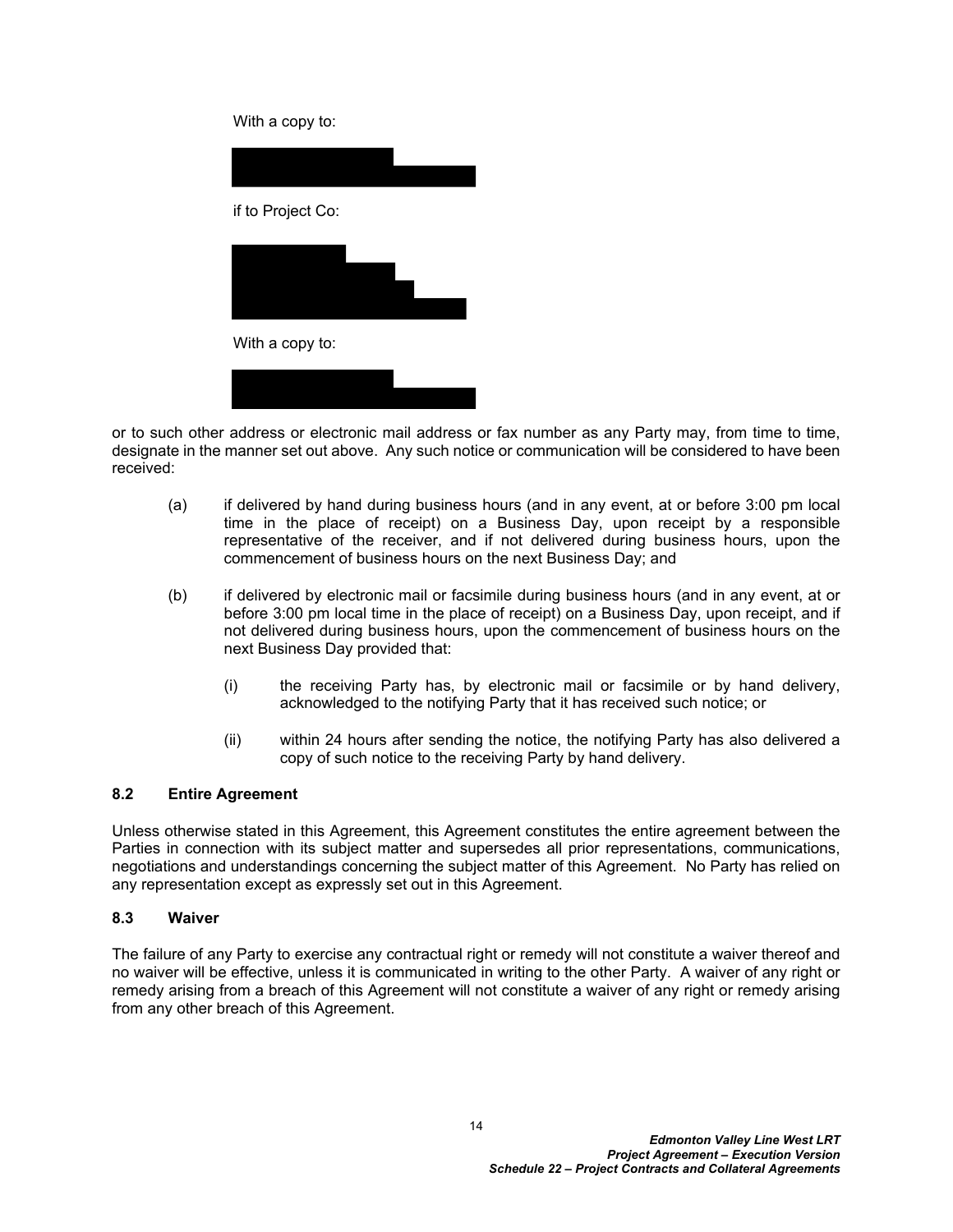## <span id="page-15-0"></span>**8.4 No Partnership or Agency**

Nothing in this Agreement will be construed as creating a partnership or as constituting the Project Contractor as an agent of the City. The Project Contractor will not hold itself out as having any authority or power to bind the City in any way.

## <span id="page-15-1"></span>**8.5 Conflicting Agreements**

If there is any conflict or inconsistency between the provisions of this Agreement and the Project Agreement, the provisions of this Agreement will prevail.

#### <span id="page-15-2"></span>**8.6 Remedies Cumulative**

The rights and remedies under this Agreement are cumulative and are in addition to and not in substitution for any other rights and remedies available at law or in equity or otherwise. No single or partial exercise by a Party of any right or remedy precludes or otherwise affects the exercise of any other right or remedy to which that Party may be entitled.

## <span id="page-15-3"></span>**8.7 Counterparts**

This Agreement may be executed in counterparts, in which case (i) the counterparts together shall constitute one agreement, and (ii) communication of execution by electronic transmission of a pdf copy shall constitute good delivery.

## <span id="page-15-4"></span>**8.8 Joint and Several**

If the Project Contractor is comprised of more than one legal entity, the obligations and liabilities of the Project Contractor under this Agreement will be the obligations and liabilities of each legal entity comprising the Project Contractor, jointly and severally with each other such legal entity.

#### <span id="page-15-5"></span>**8.9 Disputes**

Any dispute between any of the Parties with respect to any of the subject matters of this Agreement or any disagreement between any of the Parties with respect to any matter that, by the express terms of this Agreement, is to be agreed upon by the Parties will be resolved in accordance with, and the Parties will comply with, the Dispute Resolution Procedure, provided that, for greater certainty, the Parties acknowledge that, during a Step $\Box$ in Period or after the Transfer Effective Date, any dispute with respect to any of the subject matters of the Project Contract will be resolved in accordance with the applicable dispute resolution procedure thereunder.

#### <span id="page-15-6"></span>**8.10 Choice of Language**

It is the express wish of the Parties that this document and any related documents be drawn up and executed in English. Les Parties aux présentes ont expressément demandé que ce document et tous les documents s'y rattachant soient rédigés et signés en anglais.

# *[signature pages follow]*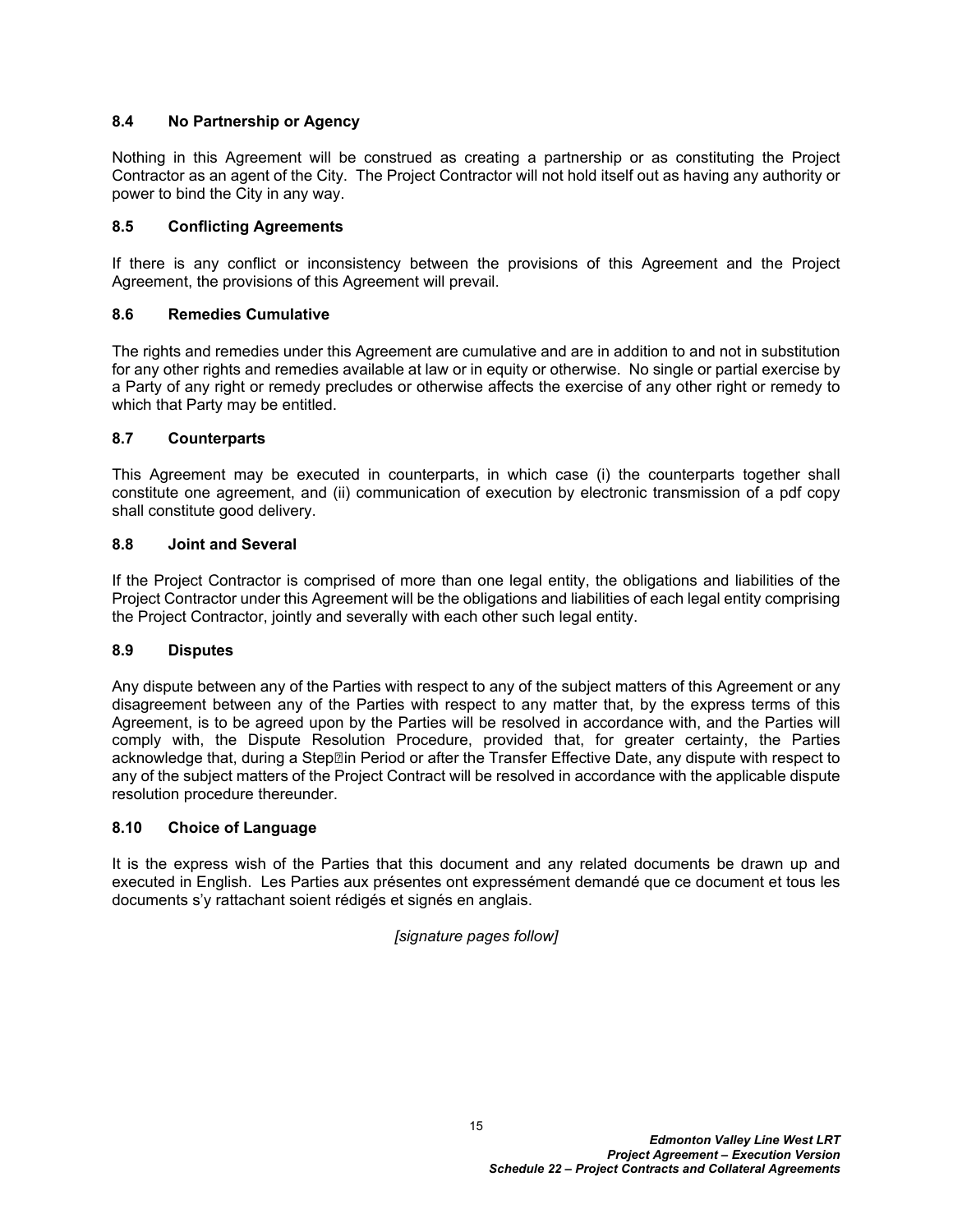IN WITNESS WHEREOF the Parties have executed this Agreement as of the day and year first above written.

#### **CITY OF EDMONTON**

Legally Reviewed and Approved as to Form:

Barrister & Solicitor Name:

\_\_\_\_\_\_\_\_\_\_\_\_\_\_\_\_\_\_\_\_\_\_\_\_\_\_\_\_\_\_\_\_

 $\blacksquare$   $\blacksquare$   $\blacksquare$   $\blacksquare$   $\blacksquare$   $\blacksquare$   $\blacksquare$   $\blacksquare$   $\blacksquare$   $\blacksquare$   $\blacksquare$   $\blacksquare$   $\blacksquare$   $\blacksquare$   $\blacksquare$   $\blacksquare$   $\blacksquare$   $\blacksquare$   $\blacksquare$   $\blacksquare$   $\blacksquare$   $\blacksquare$   $\blacksquare$   $\blacksquare$   $\blacksquare$   $\blacksquare$   $\blacksquare$   $\blacksquare$   $\blacksquare$   $\blacksquare$   $\blacksquare$   $\blacks$ **Legal Services Title: Acting Deputy City Manager,** Title: Acting Deputy City Manager, Integrated Infrastructure Services

Approved as to Content:

, Valley Line Director, LRT Expansion & Renewal

, Branch Manager, LRT Expansion & Renewal

\_\_\_\_\_\_\_\_\_\_\_\_\_\_\_\_\_\_\_\_\_\_\_\_\_\_\_\_\_\_\_\_

, Branch Manager, Corporate Procurement and Supply Services

|      | by its general partner,  |
|------|--------------------------|
| Per: | Name:<br>Title: Director |
| Per: | Name:<br>Title: Director |

I/We have authority to bind the Corporation.